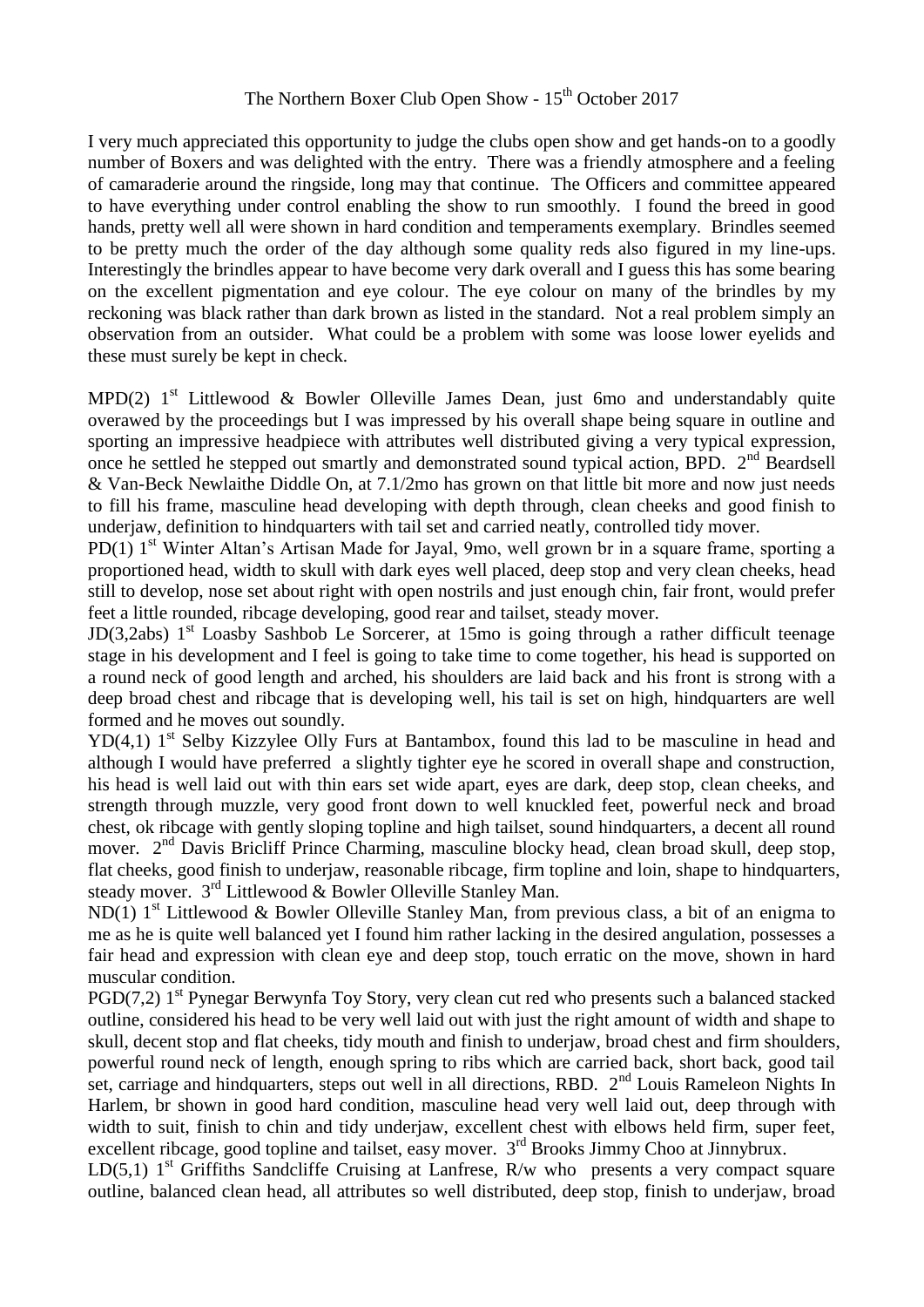front and best of feet, super arched neck, decent well sprung ribcage, very good gently sloping topline, short coupled, decent angulation to hindquarters, moves out with style, BD.  $2<sup>nd</sup>$  Mcardle Redmol Ina Pickle at McArmadale, is also very compact but just preferred action of 1 today, he to carries a very clean headpiece and appeals very much for expression, decent front assembly and elbows held firm, well sprung ribcage, sound hindquarters, steady mover.  $3<sup>rd</sup>$  Revill & Blyton Verdendo Country N'Western.

OD(6,3) 1<sup>st</sup> Beardsell, Van-Beck & Fielding Newlaithe The Fugitive, br compact in outline, masculine with plenty of substance, width to skull with thin ears wide set, deep stop, dark eyes, tidy underjaw, broad chest and firm elbows, well sprung ribs and firm short loin, well finished hindquarters and high set tail, scored here in final run off. 2<sup>nd</sup> Hyde Stothard Pure Didly Dokely, well grown and presents a clean upstanding outline with masculine headpiece, balanced fore and aft, super arched neck, deep well sprung ribcage, firm loin and sound hindquarters, steady mover.  $3<sup>rd</sup>$ Fay-Smith Winuwuk Scouting For Girls at Lorrosa.

VD/B(3,1)  $1<sup>st</sup>$  Mirfin Farvalley Sirocco's Gift, 7yo, cleanly built and presenting a healthy physique, a credit to her owner/handler, appeared to be enjoying her day out, BVIS.  $2^{\text{nd}}$  Mastaglio Alexval Fairy Tail, also shown in good form and a real credit to her owner for her 10years.

MPB(1)  $1<sup>st</sup>$  Beardsell & Van-Beck Newlaithe Wandara, 7mo and quite a promising prospect, well proportioned, feminine in head yet giving nothing away, super dark expressive eye well set, depth and width through muzzle and good finish to underjaw, clean front assembly with elbows held firm, super straight front and knuckled feet, arch to neck, ribs coming, firm topline and high tail carriage, well finished hindquarters, steps out well for one so young.

PB(2,1)  $1<sup>st</sup>$  McCarthy & Gething Sunvalley Careless Heart at Jeddhi, ultra feminine br, very clean in outline, head is well balanced with flat cheeks, deep stop and dark eyes well placed, tidy finish to underiaw, straight front with firm elbows, arch to neck into gently sloping topline and very high tail carriage, just enough spring to ribs, short backed, sound hindquarters and an active mover, BP.

 $JB(6,4)$  1<sup>st</sup> Griffiths Lanfrese Limelight, thought this young madam quite lovely for breed type, she is feminine with substance yet nothing overstated and so well balanced, admired her head and expression, super straight front down to knuckled feet, sprung ribs and firm body, well modelled hindquarters and an easy mover, RBB & RBIS.  $2^{nd}$  Lowery Danlow Chance Ya Luck, this young lady has several of the same attributes but just needs to tighten up all round to fulfil her potential, liked her for type, make and shape, felt a bit more homework could benefit in the longer term.

 $YB(4,1)$  1<sup>st</sup> Harding Joru Guilty Pleasure, this was a most closely fought class and I would have been happy to award any of the three first place so it came down to nit picking preferences. Thought this girl had the edge in legs and feet, all had decent heads with width and depth through. 2<sup>nd</sup> Pynegar Highcrest Coco Chanel at Berwynfa, was just slightly more feminine than 3<sup>rd</sup> Humphries & Ellison Newlaithe Seal of Approval for Chribanna but not quite the substance of  $1<sup>st</sup>$ .

 $NB(8,1)$  1<sup>st</sup> Griffiths Lanfrese Calvaro, br with a super outline, admired her head and attributes without anything in excess, super arched neck and firm shoulders, well ribbed up, firm gently sloping topline with high set tail, good turn to stifle, easy reachy mover. 2<sup>nd</sup> Picken Bellebox Top Trick, presented a lovely outline and has so much going for her, just needs to settle a touch in ear carriage to complete the picture. 3rd Fay-Smith Winuwuk Paige Three at Lorrosa.

 $PGB(7,3)$  1<sup>st</sup> Murfin & Renshaw-Turner Farvalley Shooting Star, ultra feminine br who is balanced all through but a bit more padding under the eyes would enhance her head, dark eyes and deep stop, arch to neck, straight front with firm elbows, well ribbed up, gentle shape to hindquarters, moved out with purpose, shown in hard condition.  $2<sup>nd</sup>$  Brooks Jetboom Juicy Gossip about Jinnybrux, presents a clean balanced outline, head properties well laid out, well ribbed up, good for topline, sound hindquarters and a steady mover.  $3<sup>rd</sup>$  Humphries & Ellison Melomigs Ravenous Ruby for Chribanna.

LB(7,1)  $1<sup>st</sup>$  Griffiths Lanfrese Chin Chin, immediately impressed me, has the shape, is balanced, soundly constructed, as steady as they come and retains her femininity, what more could a judge wish for, oh yes, to put all that into action, that moment when you cross your fingers and hope that you're not going to be disappointed, well she didn't disappoint and floated all the way through to